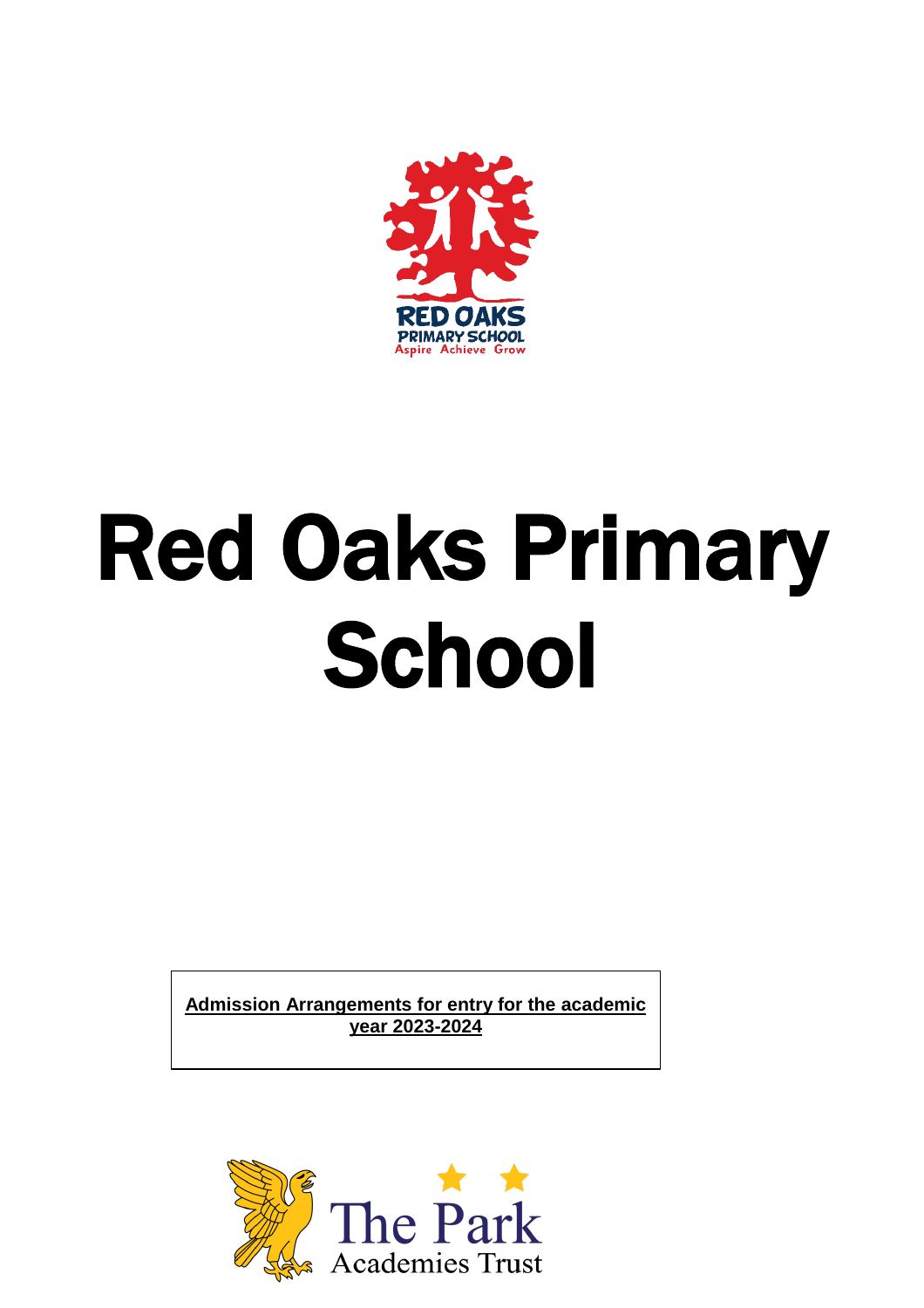Red Oaks Primary School is part of The Park Academies Trust. The Trust is the Admission Authority for the school, but delegates formal determination to the Admissions Committee (under the Scheme of Delegation).

Applications for places for **Reception entry starting in September 2023** should be made using Swindon Local Authority's coordinated admissions process. Further details are given below.

**In year applications** (that is, applications to all year groups made during the school year) and **other year applications** (that is, for pupils wishing to join year groups other than Reception at the start of an academic year) should be made by applying to Swindon Borough Council online:

### [https://www.swindon.gov.uk/info/20071/school\\_places\\_and\\_admissions/422/changing\\_or\\_transfer](https://www.swindon.gov.uk/info/20071/school_places_and_admissions/422/changing_or_transferring_to_a_swindon_school/3) [ring\\_to\\_a\\_swindon\\_school/3](https://www.swindon.gov.uk/info/20071/school_places_and_admissions/422/changing_or_transferring_to_a_swindon_school/3)

Children are admitted to the reception class in the academic year that they are 5 years old or on their arrival from another district. Children starting in the reception class in September 2023 must be 4 years old before 31<sup>st</sup> August 2023.

Pupils are admitted to Red Oaks Primary School in the academic year that they are 5 to Reception without reference to ability or aptitude. Our arrangements for this are detailed below.

### **Definitions and Details**

### **Parent**

Parent refers to the natural or adoptive parents of a child (irrespective of residence, contact or parental responsibility) and non-parents with care or parental responsibility.

### **Sibling**

Sibling refers to a child who has a brother or sister, half brother or sister, adopted brother or sister, step brother or sister or the child of the cohabiting partner, foster brother or sister where the child for whom the Academy place is sought is living in the same family unit at the same address as the sibling who is attending Red Oaks Primary School at the time of admission. Sibling does not include the children of friends or extended family members living at the same address.

# **Looked After Child**

A Looked After Child is a child who is (a) in the care of a local authority, or (b) being provided with accommodation by a local authority in the exercise if their social services function defined by Section 22 (1) of the Children Act 1989.This also applies to a 'Looked After Child' or a child who was previously looked after but immediately after being looked after became subject to an adoption, residence or special guardianship order or children who appear (to the admission authority) to have been in state care outside of England and ceased to be in state care as a result of being adopted. If children have ever been Looked After or Adopted or subject to a residency or special guardianship order evidence would need to be provided.

# **Children of Staff**

Staff are defined as employees being on the permanent payroll of The Park Academies Trust with Red Oaks Primary School as a place of work for at least two years prior to the date of application and/or having been recruited to fill a vacant post for which there is a demonstrable skill shortage. Children of staff includes foster children. The completion of a supplementary form is required for consideration under this oversubscription criteria (see Appendix 2).

### **Home Address**

The home address given on the application form must be the address where the child resides for more than 50% of the week with his or her parent or carer. The Academy will not accept more than one address as the child's home address. Where necessary to determine which address to recognise, evidence may be requested to show the address to which any Child Benefit is paid and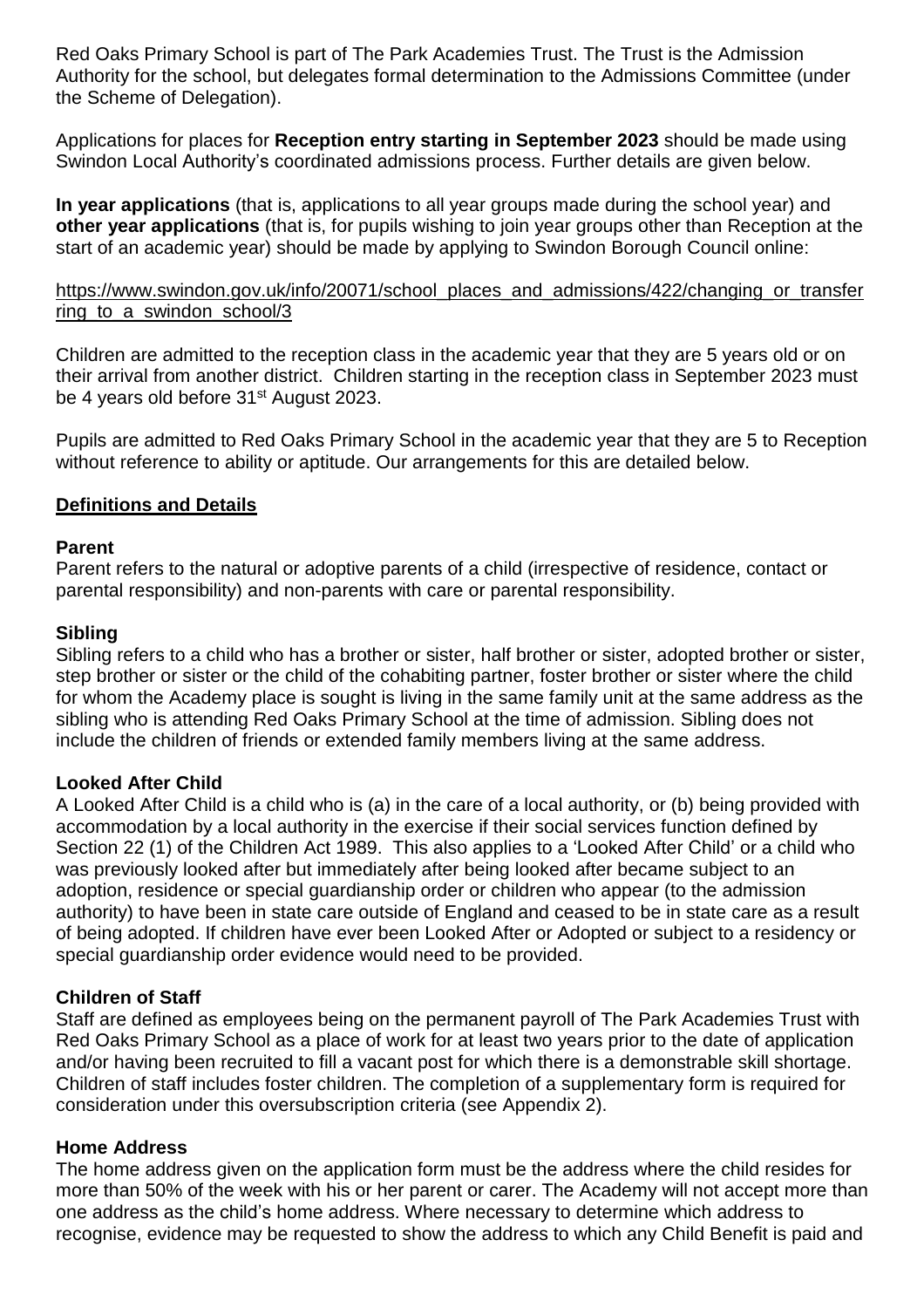from which the child is registered with a medical GP. Any other evidence provided by parents will also be considered in reaching a decision on the home address for admissions purposes.

### **Children of UK Armed Forces Personnel**

Children of UK Armed Forces personnel/Crown servants moving to the area do not need to live at their new address when the application is submitted if it is accompanied by a formal letter confirming their unit postal or quartering address.

# **Waiting List**

If your child has been refused a place at Red Oaks Primary School, he or she will automatically be placed on the Academy's waiting list. Names can only be removed from the list if a parent has requested that we do so or if a place has been offered. Placing a child's name on a waiting list does not affect the parent's right of appeal against an unsuccessful application. Please note that waiting lists are created according to the over-subscription criteria and no preference is given to the amount of time spent on the list. Your child could move down the list as a result, as well as up. The Academy will keep a waiting list for **each Reception** cohort for one academic year after the date of admittance.

### **Late Applications**

The closing date for applications to the LA coordinated scheme for Reception entry is the 15<sup>th</sup> January 2023. Applications may be submitted after this date but they will be considered as late applications, which means they will not be considered until all the on-time applications have been considered. The LA will endeavour to deal with late applications before the offer date, but it may not be possible to do this in every circumstance.

### **Admission of Children Below Compulsory School Age and Deferred Entry**

A child reaches compulsory school age in the term following their fifth birthday. Where offered a place, a child is entitled to a full-time place in the September following their fourth birthday. A child's parents may defer the date at which their child, below compulsory school age, is admitted to the school, until later in the school year but not beyond the point at which they reach compulsory school age, or beyond the beginning of the final term of the school year for which an offer was made. A child may take up a part-time place until later in the school year, but not beyond the point at which the child reaches compulsory school age. Upon receipt of the offer of a place a parent should notify the school, as soon as possible, that they wish to either defer their child's entry to the school or take up a part-time place.

Further information regarding Summer Born Children and Deferred Entry can be found on the Swindon Borough Council website.

### **Applications for admission outside of normal age group**

On very rare occasions, you may feel it is in your child's best interests for them to be admitted to school outside of their normal age group, for example, if a child is gifted and talented or has experienced problems such as ill health. To apply for an admission outside of the normal age group for your child, you will still need to complete the relevant application form and should also complete the academy's supplementary information form (Appendix 1).

### **Appeals Procedure**

Any child who is refused a place at the Academy has the right to appeal against this decision to an independent panel. Details regarding how to appeal, including the deadline for lodging an appeal can be found on the Admissions page for the school. The Academy will arrange for an independent panel to consider the appeal, in line with the Appeals Code.

### **False information**

Any place offered on the basis of a fraudulent or intentionally misleading application, e.g. giving a false address, will be withdrawn. It is for the parents or carer to satisfy the Admissions Committee of their circumstances, as they apply to the admission criteria at the time of application.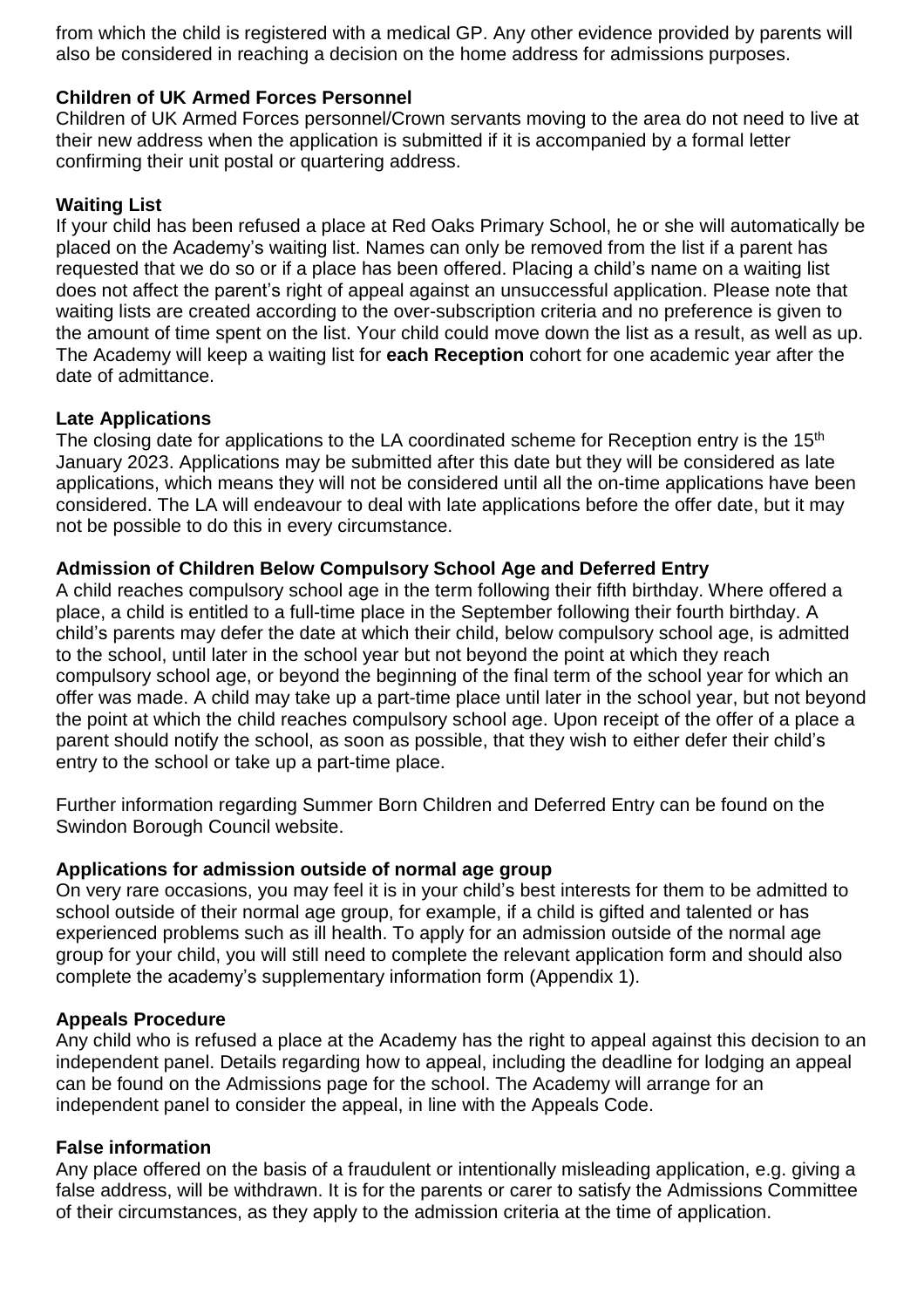# **Admission into Reception, September 2023**

# **Admissions Procedure**

Applications must be made through the Local Authority's Coordinated Scheme and all instructions and deadlines in the scheme should be adhered to by applicants. The deadline for applications is 15th January 2023. Offers of places will be made on 19 April 2023. Late applications are dealt with in accordance to the scheme procedures. Full details of the scheme can be found on their website at [www.swindon.gov.uk](http://www.swindon.gov.uk/)

# **Published Admissions Number (PAN)**

The published admission number (PAN) of children aged 5 for the academic year commencing on 1st September 2023 will be 60.

# **Children with an Education Health and Care Plan**

Children with an Education Health and Care Plan (EHCP) will always be admitted where the plan names Red Oaks Primary School as the designated school. Children admitted through the EHCP process are admitted under separate statutory arrangements managed by the relevant Local Authority and are not admitted under this policy.

# **Oversubscription Criteria**

When applications for admission exceed the number of places available in any year group the following oversubscription criteria will be applied in the order set out below, to decide which students to admit:

1. A 'Looked After Child' or a child who was previously looked after. Previously looked after children are those who immediately after being in care became subject to an adoption order, child arrangements order or special guardianship order including children who appear (to the admission authority) to have been in state care outside of England and ceased to be in state care as a result of being adopted.

2. Any child who has a sibling attending the Academy at the time of admission. Sibling refers to a child who has a brother or sister, half brother or sister, adopted brother or sister, step brother or sister or the child of the cohabiting partner, foster brother or sister. The sibling can be in any year group at the Academy.

3. Any child of a member of staff employed at Red Oaks Primary School by The Park Academies Trust for two or more years at the time at which the application for admission to the school is made, and/or who were recruited to fill a vacant post where there is a demonstrable skill shortage. This includes step children, foster children and children of cohabiting partners. The employee should complete the Supplementary Information Form (Appendix 2).

4. All other children not falling into any of the categories above.

### Tie Breaker

In all cases where the Academy is oversubscribed, distance, measured as a straight line between the nearest point of the home address and the nearest point of the school site, will be used to prioritise applications within the over-subscription criteria. If the direct distance does not separate applicants, places will be offered by random allocation.

### Twins, triplets and higher multiple births

In the case of multiple births the Admissions Committee will admit all the children.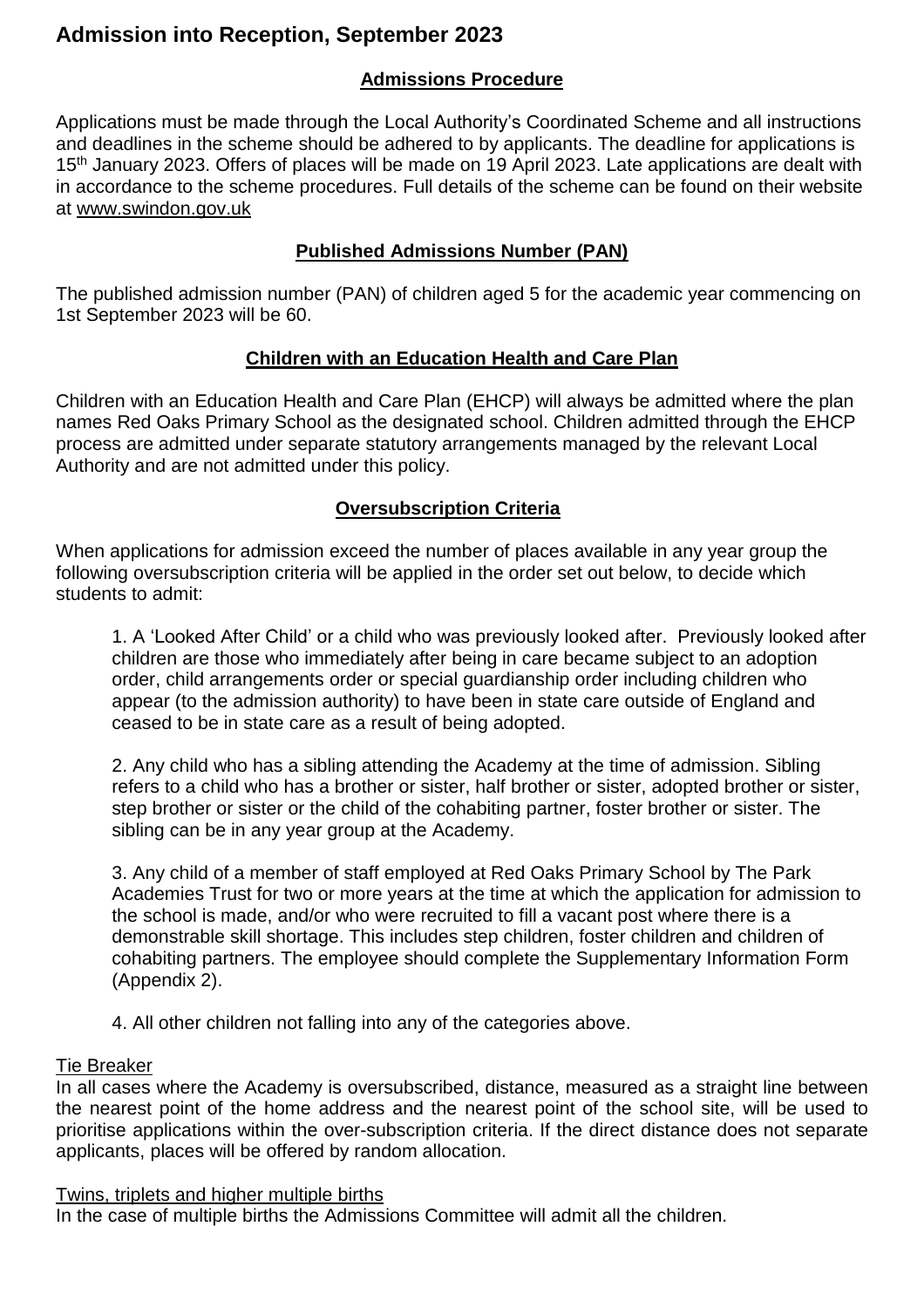

# **Appendix 1: APPLICATION FOR ADMISSION OUTSIDE NORMAL AGE GROUP**

*Please read before completing the form*: This form is not an application for admission and needs to be completed in addition to the relevant application form in instances where admission is sought to a year group outside of a child's normal age group. This form should be completed and submitted to The Park Academies Trust as soon as possible, and preferably before the application for admission itself has been submitted.

Applications may be made for a number of reasons, for example where the candidate is considered to be gifted or talented and wants to be admitted to the year above, or where the candidate has experienced problems such as ill health or family issues and wants to be admitted to the year below.

Determination of applications for admission outside normal age group is at the sole discretion of the Admissions Committee, and whilst there is a statutory right to appeal against the refusal of a place at an academy for which they have applied, this right does not apply if the candidate is offered a place at the academy but it is not in their preferred age group. However, a complaint may be submitted under the academy's Complaints Policy.

The Admissions Committee will consider the circumstances of each case and make a decision in the best interests of the candidate. The Admissions Committee will take into account:

- The parents' views;
- The Head Teacher's view;
- Information provided about the candidate's academic, social and emotional development;
- Where relevant, the candidate's medical history and the views of the candidate's medical professionals;

• Where relevant, whether the candidate has previously been educated outside of their normal age group;

• Whether the candidate would have naturally have fallen into a lower age group were it not for having been born prematurely;

This is a non-exhaustive list, and there may be other factors that the person completing this form feels are relevant and the Admissions Committee should consider.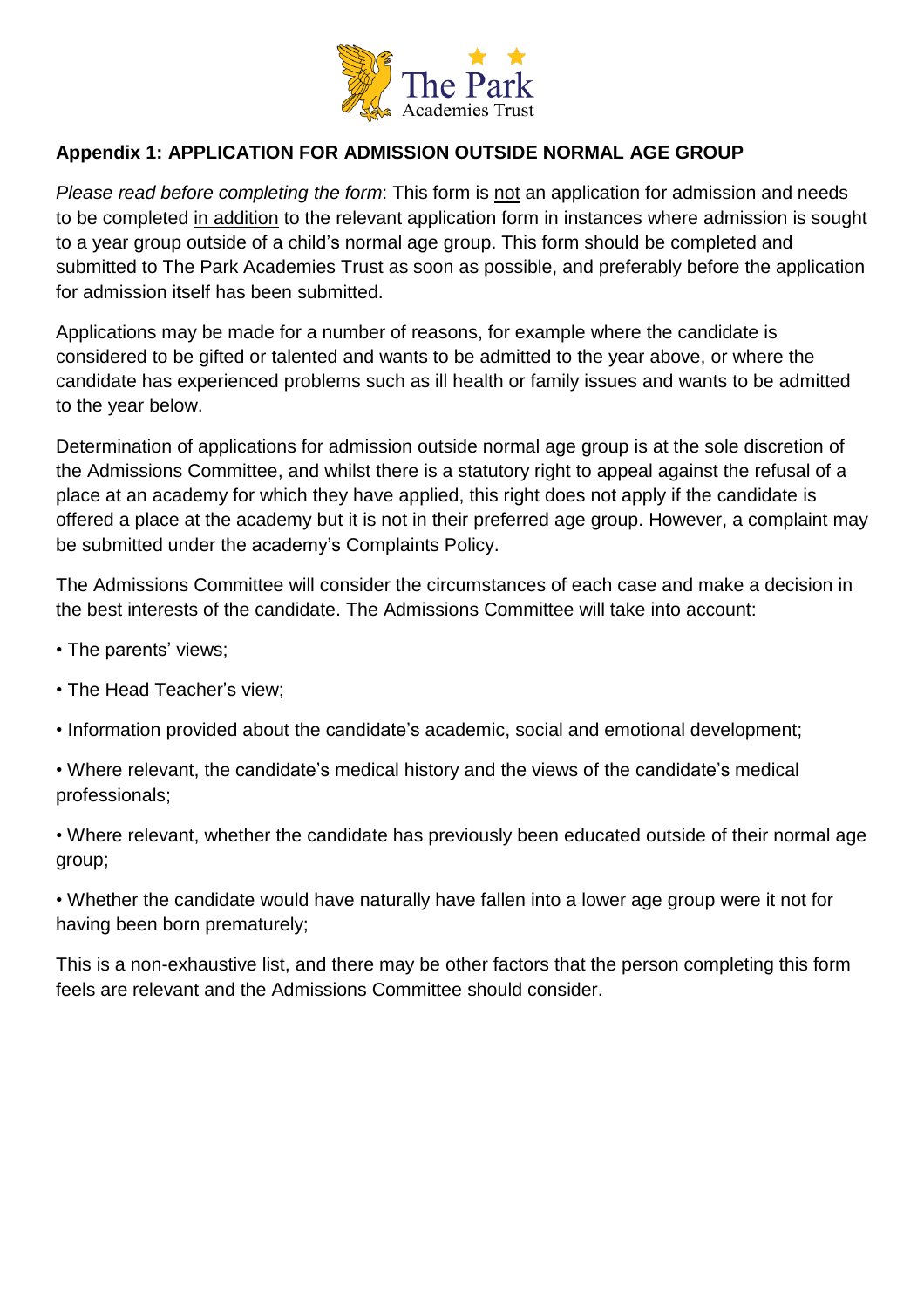**Please state the candidate's official name only, and use block capitals throughout.**



# **Appendix 1 - Supplementary Information Form for a candidate applying for admission outside of normal age group at Red Oaks Primary School**

Please complete all the details in BLOCK CAPITALS, tick the relevant boxes and return this form directly to The Park Academies Trust at the following address: The Park Academies Trust – Admissions, c/o Abbey Park School, Redhouse Way, Redhouse, Swindon, SN25 2ND or by email: [admissions@theparkacademiestrust.com](mailto:admissions@theparkacademiestrust.com)

TO BE COMPLETED BY PARENT/GUARDIAN

| <b>Pupil Details:</b>                                                                             |
|---------------------------------------------------------------------------------------------------|
|                                                                                                   |
|                                                                                                   |
| Pupil's current address:                                                                          |
|                                                                                                   |
|                                                                                                   |
| Pupil's normal school year group: _______________________                                         |
| Year group into which admission is sought:                                                        |
| Has the pupil previously been educated outside their normal age group? Yes $\Box$<br>$No$ $\Box$  |
| Reasons why it is in the best interest of the pupil to be admitted outside their normal age group |
|                                                                                                   |

Please list any supporting documents attached

Signed ..................................................................................... Date .....................................

Parent/Guardian/Candidate